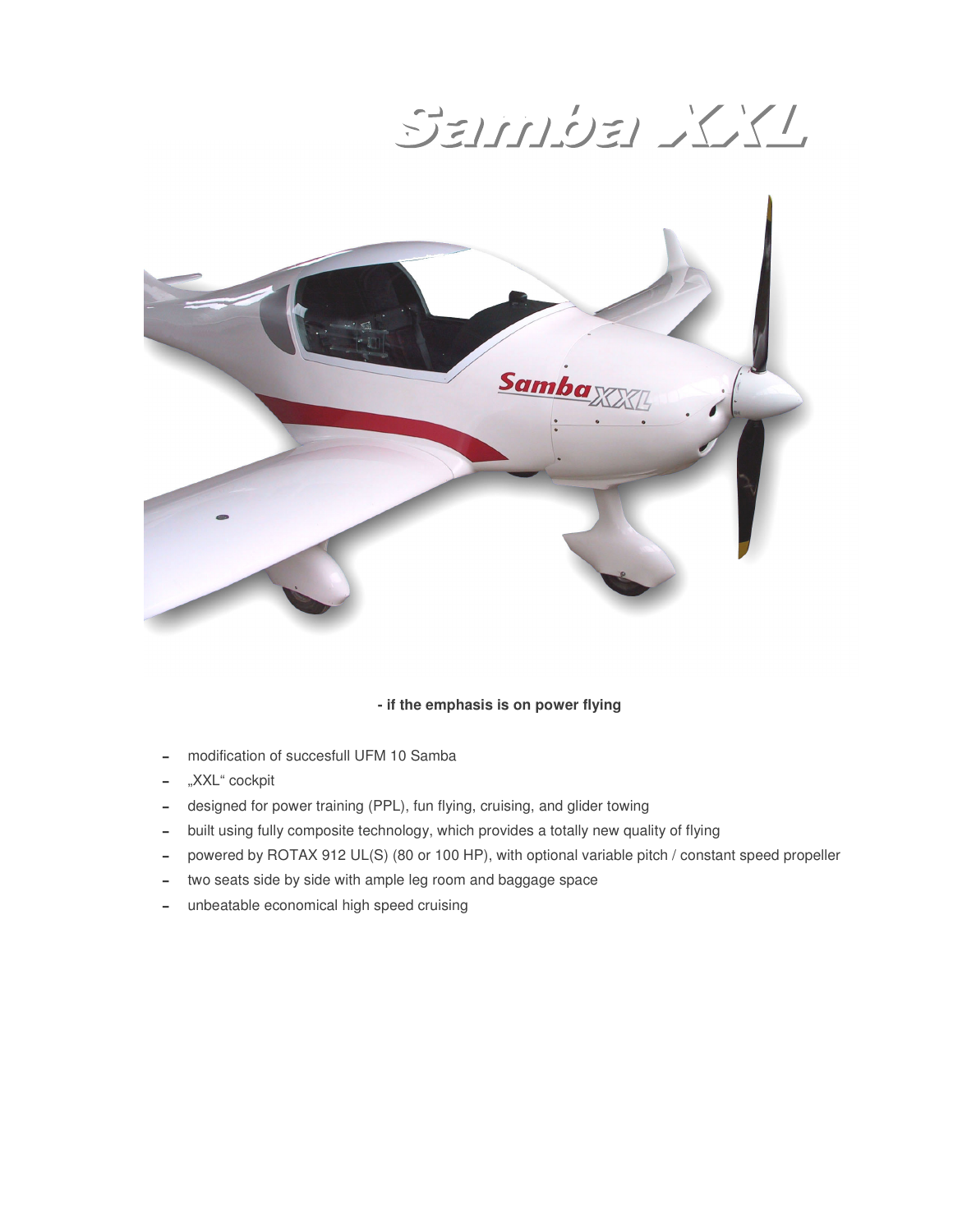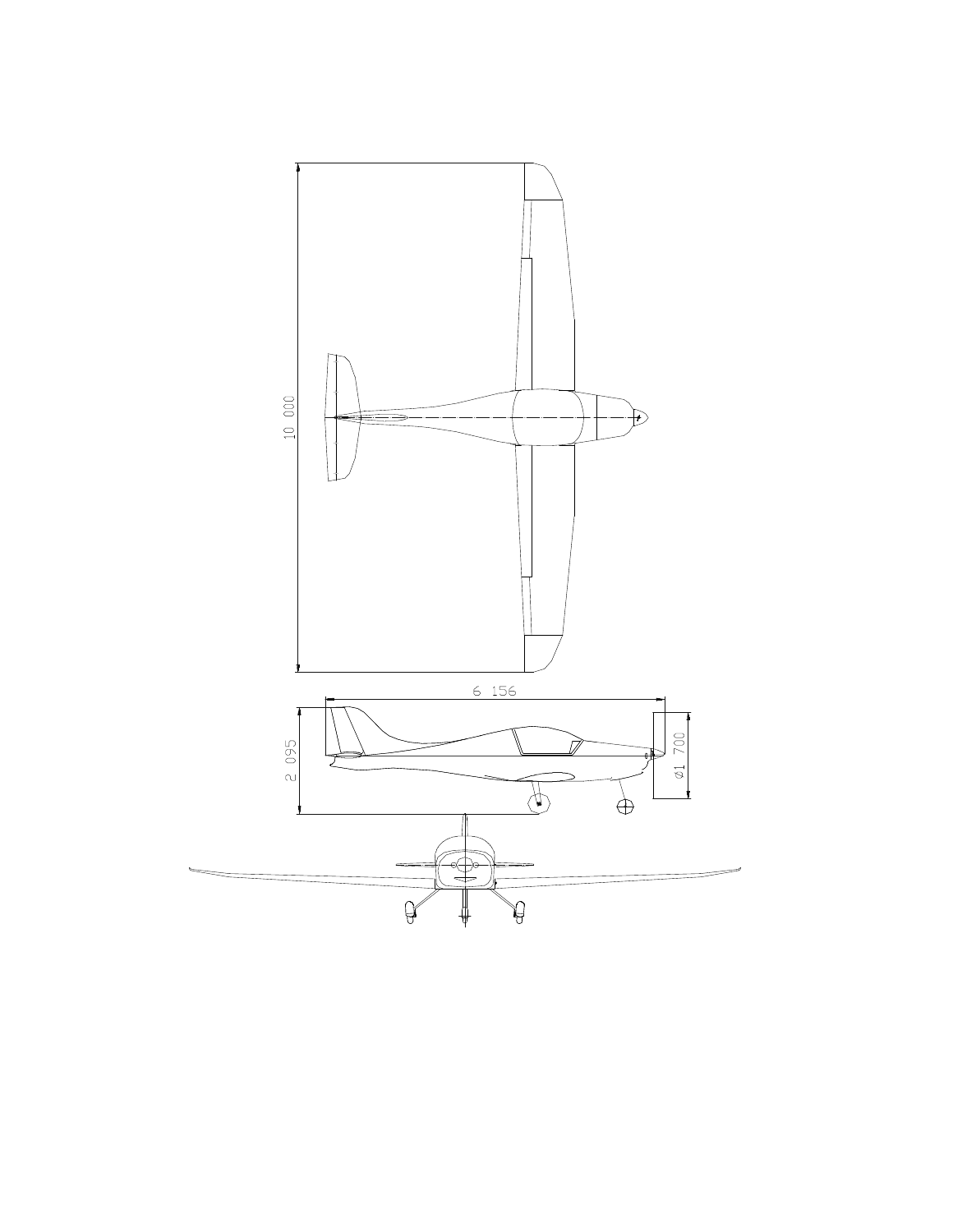## *Technical description*

*Type:* Side-by-side ultralight / kitbuild

*Programme:* Samba XXL is modification of UFM 10 Samba. From Samba is used wing and tail surfaces and fuselage is enlarged. First prototype (OK-IUA 54) rolled out April 2003.

#### *Current versions:*

Samba XXL Wing span 10,00 m (32 ft 9 <sup>3</sup>/<sub>4</sub> in).

#### *Customers:*

Total 8 factory-built Samba XXL built by late 2003/2004, exported to Germany and elsewhere.

#### *Design features:*

Conforms to JAR-VLA (BCAR-S). Forward-swept wings with cranked leading-edge and laminar profile (aerofoil section SM 701). Low mounted wing and tailplane. Shorter wheel base.

### *Flying controls:*

Samba XXL is controlled by conventional ailerons, rudder, one-piece elevator and three positions slot flaps. Optional - flaps with electric control.

### *Structure:*

Laminated glass fibre and carbon fibre with CFRP wing spar.

## *Landing gear:*

Fixed tricycle type, hydraulic brakes. Main wheel tyres 4.00-8.

### *Power plant:*

One Rotax 912 UL, 59,6kW (80hp) or Rotax 912 ULS, 73,5kW (100hp) or Jabiru 2200 59,7kW (80hp), four stroke engines driving propeller WOODCOMP Varia two blade, carbon fibre or WOODCOMP SR200, SR2000 or SR3000 two or three blade. Fuel tank integrated in wing, capacity 1 or  $2 \times 50$  litres (13,2 US gallons, 11.0 lmp gallons).

### *Equipment:*

BRS recovery parachute optional.

### *External dimensions:*

| Wing span      | 10.00 m (32 ft 9 3/4 in)          |
|----------------|-----------------------------------|
| Length overall | 6.15 m (19 ft 8 $\frac{1}{4}$ in) |
| Height overall | 2.10 m (7 ft 2 $\frac{1}{2}$ in)  |
|                |                                   |

# *Dimensions internal:*

| $1.15 \text{ m}$ | Cabin max. width |
|------------------|------------------|
|                  |                  |

#### *Areas:*

| Wing, gross | 8.90 $m^2$ (95.8 sq ft) |
|-------------|-------------------------|
|             |                         |